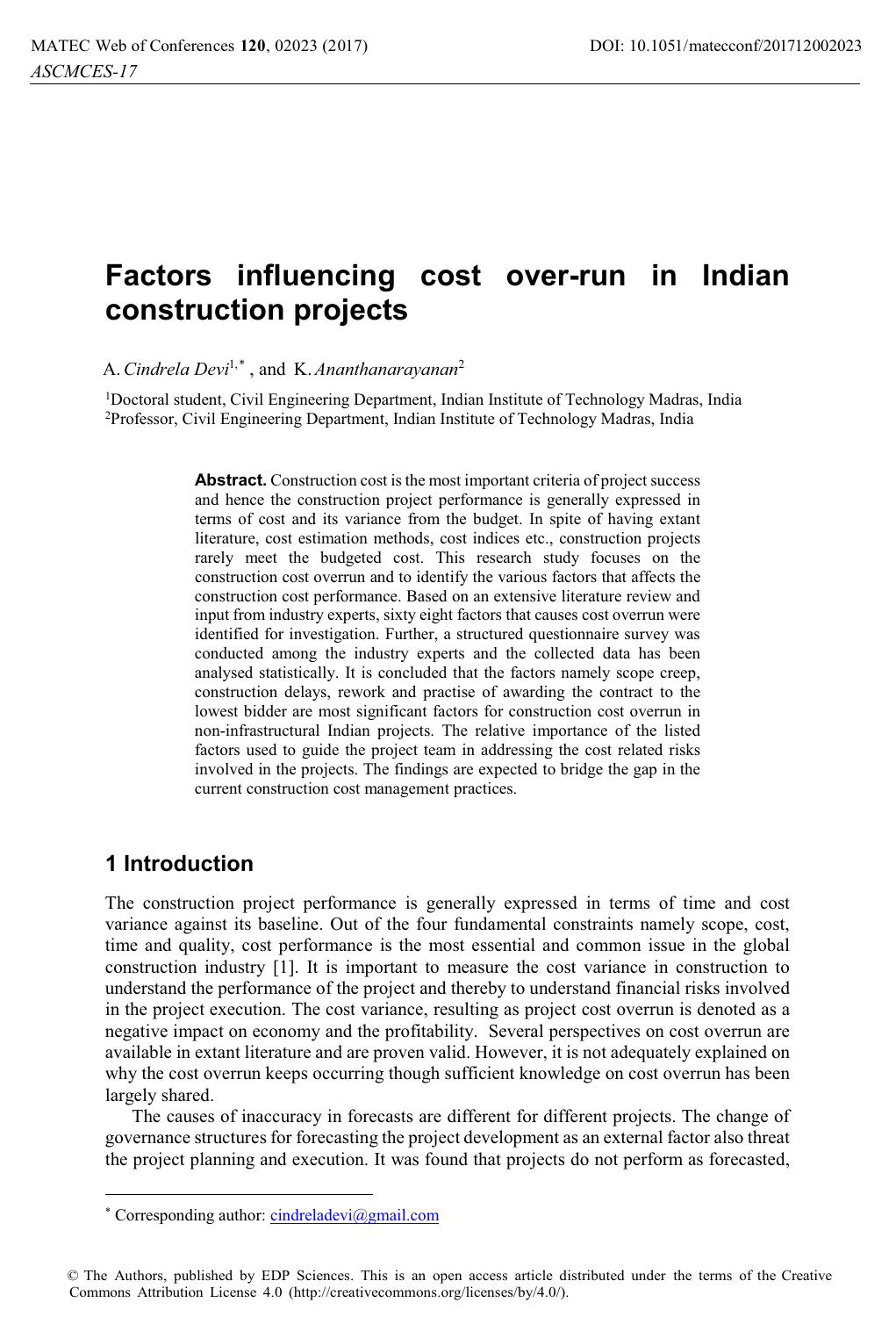in terms of costs: almost 9 out of 10 projects fall victim to significant cost overrun. The underlying causes of such inaccurate cost projections were investigated and summarized [2].

The research is proposed to improve current construction practices of determining the construction cost and controlling the cost as the project progresses. The aim is to propose a framework for managing the risk factors involved in cost performance of non-infrastructural construction projects and thereby developing construction cost assurance. This will be achieved on proper understanding of various risk factors which are the causes of cost overrun and understanding their impact on the project execution. To obtain this, the causes of cost overrun are to be identified and classified according to the different stages and progress of the project

### **2 Motivation and need for study**

Cost overruns in construction projects around the world are very common. It represents the performance of the construction project and indicates the economic losses of the project. Cost overrun study was conducted across 20 nations in five continents and found that the average cost overrun for megascale projects could range from 20.4% to 44.7% [3]. Over the past 70 years, there have been no systematic improvements in cost overrun of the projects [4]. There is no established pattern for the occurrence of cost overrun [5]. In fact, cost overrun have the same magnitude as they had 30 years before, no improvements exists [6]. Hence the prediction of cost overrun, cause, its pattern, its frequency, impact on the progress are need to be explored to have a successful project completion.

The construction progress of projects are directly linked with the cash-flow and hence any unlikely performance of construction progress will directly hit the financial commitments. Traditionally, cost-benefit analysis is practiced for the investment purpose. It represents a most likely value of the project rather than the actual value. The input variables are carefully considered in 'what-if' scenarios or sensitivity tests for the analysis. However, the assessment of construction projects increasingly requires a greater understanding of its complexity on project progress and corresponding cash-flow. Hence, the number of 'whatif' scenario combinations were generated which makes the decision-making process more difficult. Therefore cost related risk factors are analysed in this research which will give strong base rather than having analysis on mythical or impractical situations.

Referring to the literature, it is obvious that there are number of causes of overruns and the impact on the construction costs are almost in similar patterns. In a study, eighty six explanatory factors had been listed out for the cost overrun [7]. It will be practically useful and have logical meaning for developing classification of causes based on their effect on the overruns of infrastructure projects [8]. However, in order to understand how and why cost overrun occur, listing down the causes of cost overrun can contribute minimum. Hence it is required to establish a framework for the cost performance of construction project in general and cost overrun in detail.

### **3 Review of literature**

Cost is noted as one of the most important parameters and key driving force of project success among other considerations [9]. The measures such as total budgeted cost, cumulative budgeted cost, cumulative actual cost, cumulative earned value and estimated cost at completion are useful in evaluating the cost performance of the project [10, 11]. Poor cost performance has been a major concern for all stakeholders in the construction project. Despite the large number of reported cases of poor performance, it seems that construction projects have increasingly experienced significant cost overruns on all projects ranging from the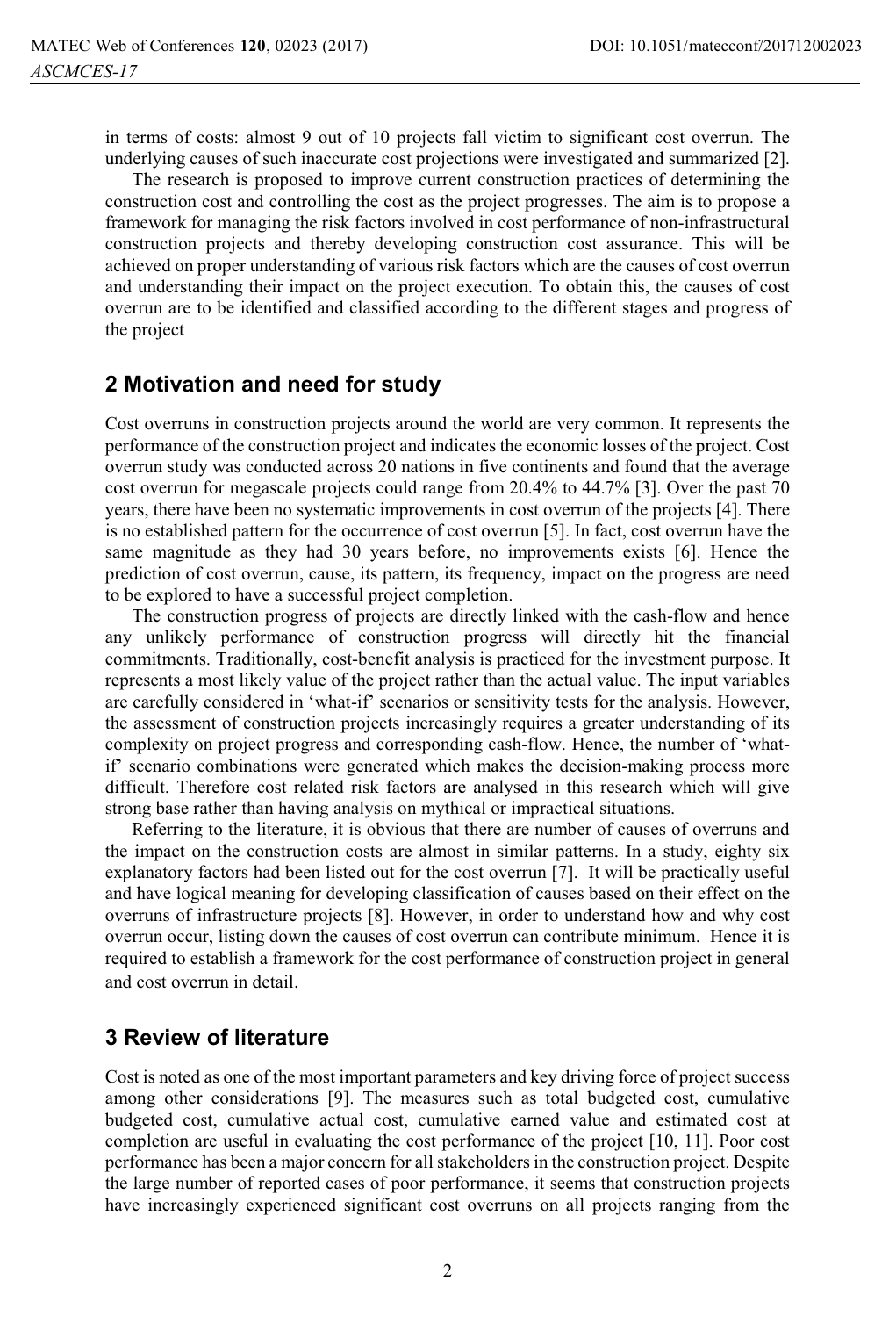simplest to more complex projects such as nuclear plants, transportation systems and oil & gas platforms [12]. As a result, many construction organizations have faced successive financial burdens, which often have led to insolvency and bankruptcy especially private construction sector.

Extant literature on cost performance is available for the government funding construction projects such as rail and road projects. However, non-infrastructural projects and profit oriented projects like residential, commercial constructions have not been studied on cost performance as the market is of huge competitors and the information on costing is being kept confidential. The challenge in the non-infrastructural construction project is sourcing of funds, cash-flow management, and completion of project on time. The performance of project is directly related to the cash-flow of the project, which in turn looped to the payment to the contractors that affects the construction progress [13].

The cost performance of the project highly rely on cost overrun, which is referred as an increase in the budget, cost or any growth in the cost. It has been calculated as the difference between the actual cost and the forecasted cost of the project [14]. If the percentage of cost overrun for the same project is compared by different planners may be different. The contradiction in the results of these studies is because of the point of reference based on which the cost overrun is measured. The reference point for estimating the cost overrun should be derived at the detailed planning stage where design, scope, specification and final cost are developed [15]. An alternative point of reference for determining cost overrun is the award of contract, which is the final negotiated and agreed price at the construction commencement [16, 17]. The relationship between project size and cost overruns is notable as the larger the construction project is greater in the percentage cost overrun. The factors that contribute cost overrun are price escalation, poor design and implementation, inadequate financial plans, administrative uncertainty and the lack of coordination between enterprises [18]. Apart from these factors mentioned, the completion time or the duration of the project will also play a vital role.

Too many complexities in construction projects allow more probable cost overrun causes to emerge, and so risks and uncertainties increases. Hence, there might be greater variance in the cost and time schedule which leads to unsuccessful projects [19]. There are four types of explanations had been categorized for forecasting inaccuracy namely technical, economical, psychological and political explanations [20].

Two main causes of cost overruns because of the inaccuracies in the cost estimates are optimism bias and strategic misrepresentations [21]. Optimism bias can be explained as the cognitive disposition to evaluate future events in fairer light than they might actually be in reality [22]. The strategic misrepresentation is accounted for the systematic underestimation of the true costs and overestimation of benefits. The political and organizational pressures are very high for strategic misrepresentation as it is committed intentionally. Human judgments are generally optimistic due to overconfidence and incomplete information [23]. Thus people will underestimate the costs, and overestimate the benefits of the same action. This behaviour is called as planning fallacy. To get the true costs of the project and to have control over the cost overrun, better understanding is required on its pervasiveness of inaccuracy and risk in decision-making.

The other critical problem is project finance that obtains funds to bridge the time between making expenditures and obtaining revenues. Based on the concept design, the budget and the construction plan, the cash flow for a project can be estimated. Normally, this cash flow will involve expenditures in early periods. The challenge is covering this negative cash balance in the most beneficial or cost effective way. [24].

The above findings of various research have been integrated to develop a cost control mechanism with respect to non-infrastructural construction project in order to achieve project success (i.e) meeting the budgeted cost, scheduled time with the acceptable quality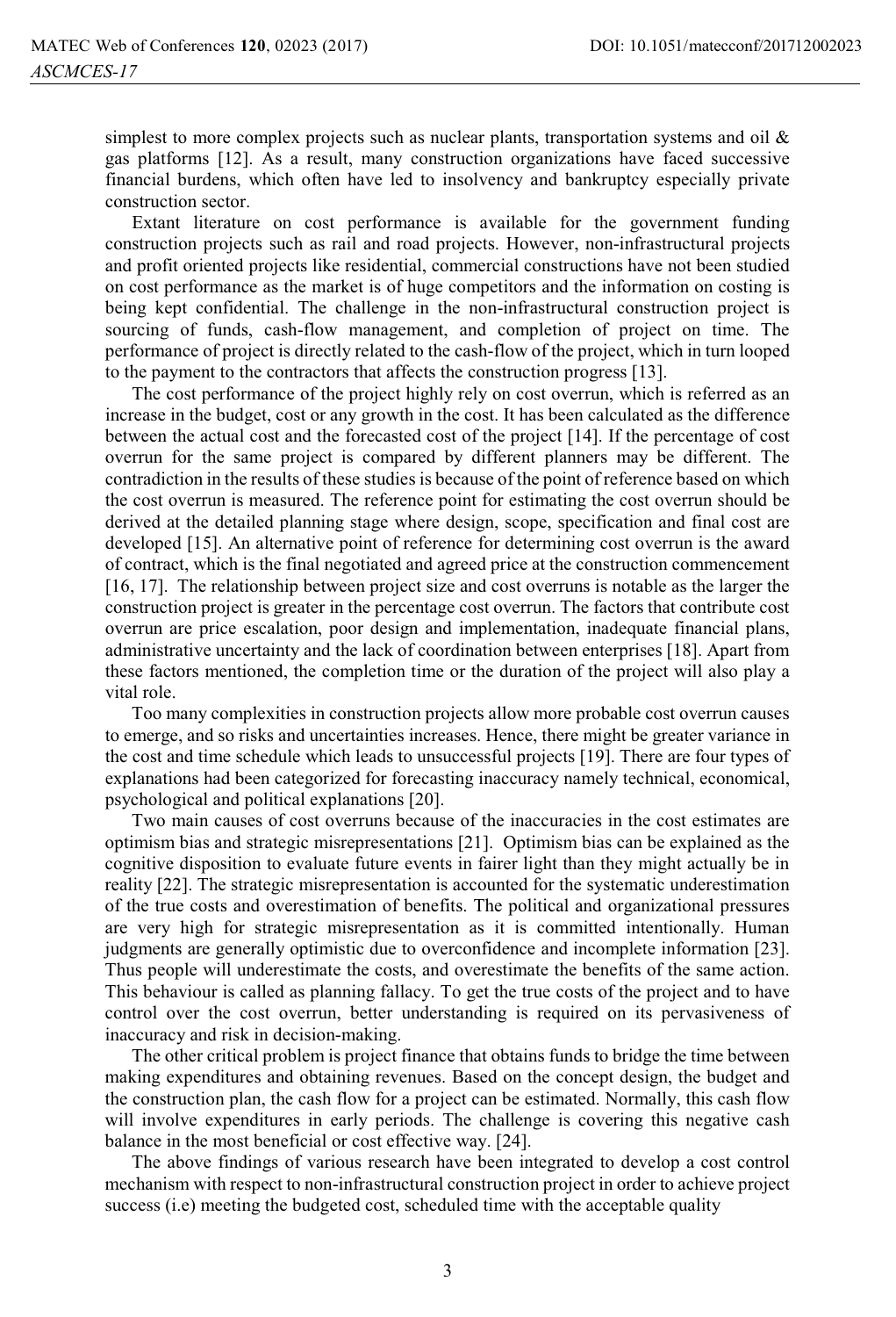# **4 Research objectives and methodology**

The research is proposed to improve current construction practices of determining the construction cost and controlling the cost of non-infrastructural project. The objectives of the research are as follows

- To identify the causes of cost overrun and their impact on project performance at various stages of the project
- To identify cost performance risk indicators and its frequency of occurrence in the project life cycle and thereby accurate cost can be predicted

The proposed methodology includes;

- Studying the literature on construction cost performance, cost overrun and its causes.
- Doing the case/ethnographical studies to observe the cost performance and to collect the data. Empirical evidence of cost performance risk factors, cost overrun and its causes were studied
- Questionnaire surveys and interviews were conducted with the stakeholders and professionals in Indian construction. The questionnaire was designed based on review of related literature and ethnographic studies. Statistical analysis was employed to discover the linkages between the cost overrun, risks involved and their impact on project performance.
- Identifying and categorizing the causes and impact of overrun in different stages of the project so as to develop a theoretical framework that portrays the occurrence of cost overrun at different stages of the project execution. It will demonstrate the relationships between types of cost overrun, its causes, and corresponding management approaches. Thus, the understanding of the costs and cost related risks, risks and risk related costs with respect to the project cost performance will be emphasized. The framework will sort the cost overrun causes and their occurrence with respect to the project progress. It will recognize and describe patterns of relationships among causes, overrun and corresponding management methodologies. This can be used as an indicator to predict the risk involved in the project execution at various stages and for the stakeholders.

# **5 Questionnaire survey**

#### **5.1 Questionnaire design**

The questionnaire has been designed in such a way that it considers the objective of the study with the aim to answer the research questions. Based on an extensive literature review and input from industry experts, sixty eight factors that causes cost overrun were identified as shown in the Table.1. To validate the listed factors with respect to Indian construction sector, few discussions and feedback sessions were conducted with the industry professionals.

### **5.2 Contents of the questionnaire**

The questionnaire has two sections comprising general information and the causes of cost overrun. The major causes of cost over-runs from the literature have been listed and the respondents were asked to state the frequency of causes of cost over-run happening in their past or current projects. The reply has been noted in terms of five point likert scale for each of the listed causes that was organised in the form of frequency scaling ( $1 =$  never,  $2 =$ seldom,  $3 =$  sometimes,  $4 =$  often,  $5 =$  always). The questionnaire was distributed to planning managers and cost consultants of 15 mega sized non-infrastructural projects like residential, commercial, hotel etc. The objective of the questionnaire survey is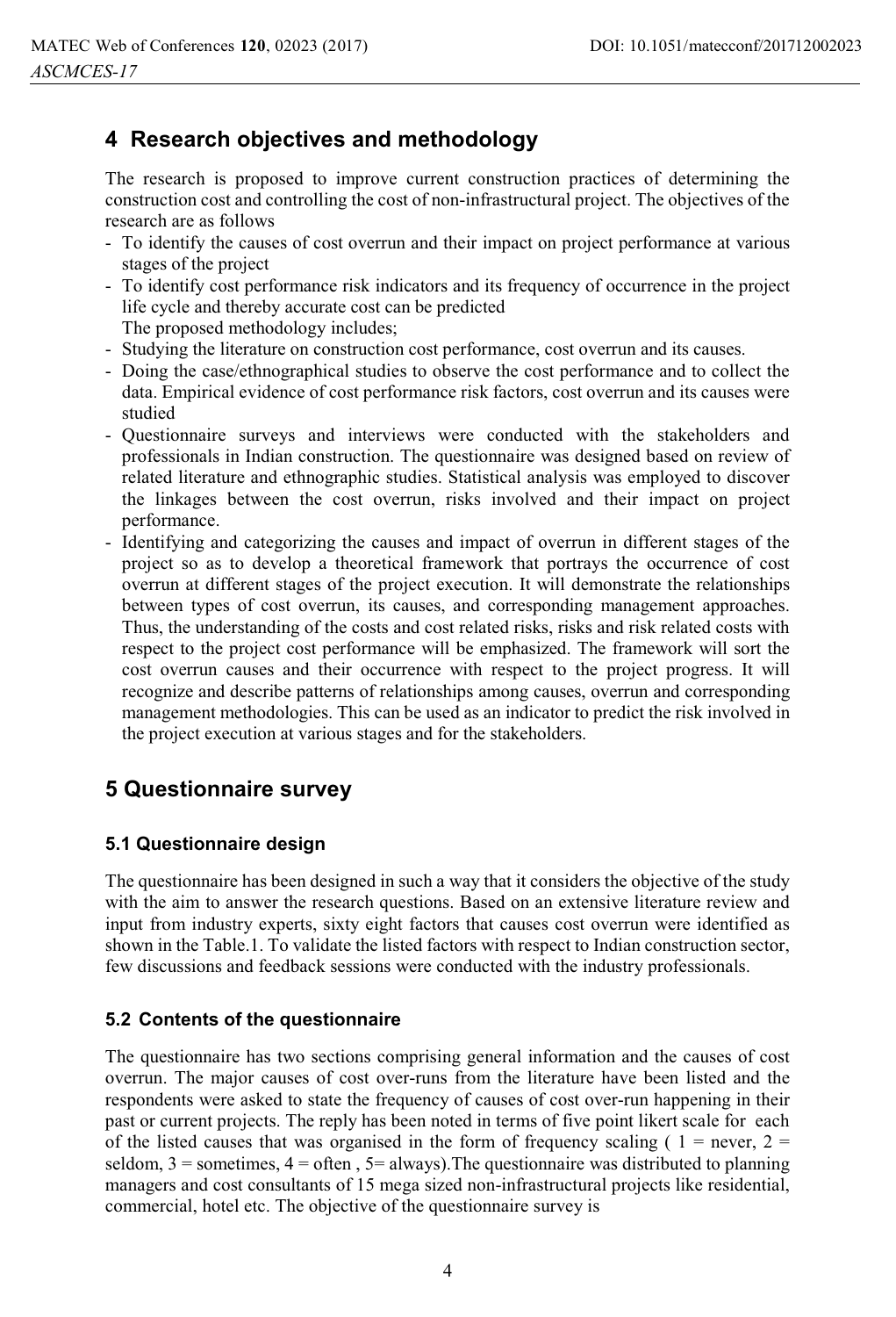- To confirm the findings of cost over-run from the literature, in lieu with industry practices
- To understand the existence of cost overrun / risk factors in Indian construction (noninfrastructure) projects
- To establish the relative importance of the various factors responsible for cost overruns
- To understand the linkages between the causes of overrun

#### **5.3 Data Analysis**

In order to establish the relative importance of the various factors that are responsible for cost over-run, the score for each factor is calculated. This is done by summing up the scores given by all respondents. The relative importance weight is derived using the following equation.

Relative Importance Weight (RIW) = 
$$
\frac{\sum_{i=1}^{5} a_i n_i}{\sum_{j=1}^{N} x_j} \times 100
$$
 (1)

where i, is score of the factor ranging from 'never' to 'always' as shown below, N is total no of factors,  $x_i$  is the sum of the jth factor, j is the factor from 1 to N,  $a_i$  is the weight expressing for the ith response,  $n_i$  is the frequency of the ith response from all respondents

Using the equation (1), the Relative importance weight is calculated for the cost over-run factors describing for a response of 'never'  $a_1 = 1$ , for a response of 'seldom'  $a_2 = 2$ , for a response of 'sometimes'  $a_3 = 3$ , for a response of 'often'  $a_4 = 4$ , for a response of 'always'  $a_5 = 5$ . The RIW is a useful measure of relative positioning of particular factor. Though this score does not represent the statistically significant measurement, it is a good indicator of occurrence of cost overrun in projects

| S.No                    | <b>Causes of overrun</b>       | <b>RIW</b> | S.No            | <b>Causes of overrun</b>                         | RIW  |
|-------------------------|--------------------------------|------------|-----------------|--------------------------------------------------|------|
| 1                       | Increase in material prices    | 1.77       | 35              | Changes in the specifications                    | 2.10 |
| $\overline{c}$          | Inflation                      | 1.70       | 36              | Design error                                     | 1.54 |
| $\overline{\mathbf{3}}$ | Increase in wages              | 1.67       | $\overline{37}$ | High interest charged by the Bankers on loan     | 1.17 |
| $\overline{4}$          | Price fluctuations             | 1.74       | 38              | Incomplete drawings                              | 1.90 |
| 5                       | Labour cost increased due to   | 1.24       | 39              | Inadequate specifications                        | 1.67 |
| 6                       | Financial difficulties of      | 0.90       | 40              | Waste on site                                    | 1.80 |
| $\tau$                  | slow or delayed payment of     | 1.40       | 41              | Equipment availability and failure               | 1.17 |
| 8                       | Market conditions              | 1.64       | 42              | Delay in decision making                         | 1.84 |
| 9                       | Fluctuation in money           | 1.14       | 43              | Poor financial control at site                   | 1.24 |
| 10                      | Deficiencies in cost estimate  | 1.34       | 44              | Many works being done at the same time           | 1.67 |
| 11                      | deficiencies in the            | 1.14       | 45              | Lack of constructability                         | 1.04 |
| 12                      | Insurance problems             | 0.74       | 46              | Complicated design                               | 1.34 |
| 13                      | Problems related to work       | 1.00       | 47              | Changes in the scope of the project              | 2.07 |
| 14                      | Problems related to workers'   | 0.97       | 48              | Insufficient equipment and technology            | 1.20 |
| 15                      | <b>Additional works</b>        | 2.21       | 49              | Optimism bias                                    | 1.07 |
| 16                      | Inaccurate quantity take-off   | 1.24       | 50              | Fraudulent practices                             | 0.84 |
| 17                      | Lack of experience in project  | 1.00       | 51              | Disputes on site                                 | 1.47 |
| 18                      | Lack of communication          | 1.60       | 52              | Owner interferences                              | 1.30 |
| 19                      | Lack of experience of project  | 1.14       | 53              | Lack of experience of local regulations          | 1.30 |
| 20                      | Contractor's poor site         | 1.54       | 54              | Change of regulations by Govt                    | 1.60 |
| 21                      | Inadequate contractor          | 1.30       | 55              | Political complexities                           | 1.57 |
| 22                      | Shortage of site workers       | 1.84       | 56              | Practice of assigning the contract to the lowest | 2.04 |
| $\overline{23}$         | Unrealistic contract duration  | 1.40       | 57              | strategic misrepresentation                      | 1.14 |
| 24                      | Mistakes during construction   | 1.50       | 58              | Change of Laws and regulatory framework          | 1.54 |
| 25                      | Inaccurate site investigation  | 1.24       | 59              | Unpredictable weather conditions                 | 1.90 |
| 26                      | Lack of coordination between   | 1.90       | 60              | Unforeseen site conditions                       | 1.57 |
| 27                      | Rework                         | 2.00       | 61              | Deficiencies in the social structure             | 1.04 |
| 28                      | Unexpected subsoil             | 1.70       | 62              | Heritage materials being discovered              | 0.63 |
| 29                      | poor technical performance     | 1.10       | 63              | Construction delays                              | 2.34 |
| 30                      | Design changes                 | 2.14       | 64              | Inaccurate estimates                             | 1.27 |
| 31                      | Incorrect planning and         | 1.80       | 65              | Cash flow and financial difficulties faced by    | 1.94 |
| 32                      | delay in material procurement  | 1.84       | 66              | Insufficient time to prepare estimate            | 1.00 |
| 33                      | Delays in design               | 1.70       | 67              | Shortage of materials                            | 1.37 |
| 34                      | Late delivery of materials and | 1.50       | 68              | Lack of experience in contract.                  | 1.24 |

**Table 2.** The causes of cost over-run with perceived ranks.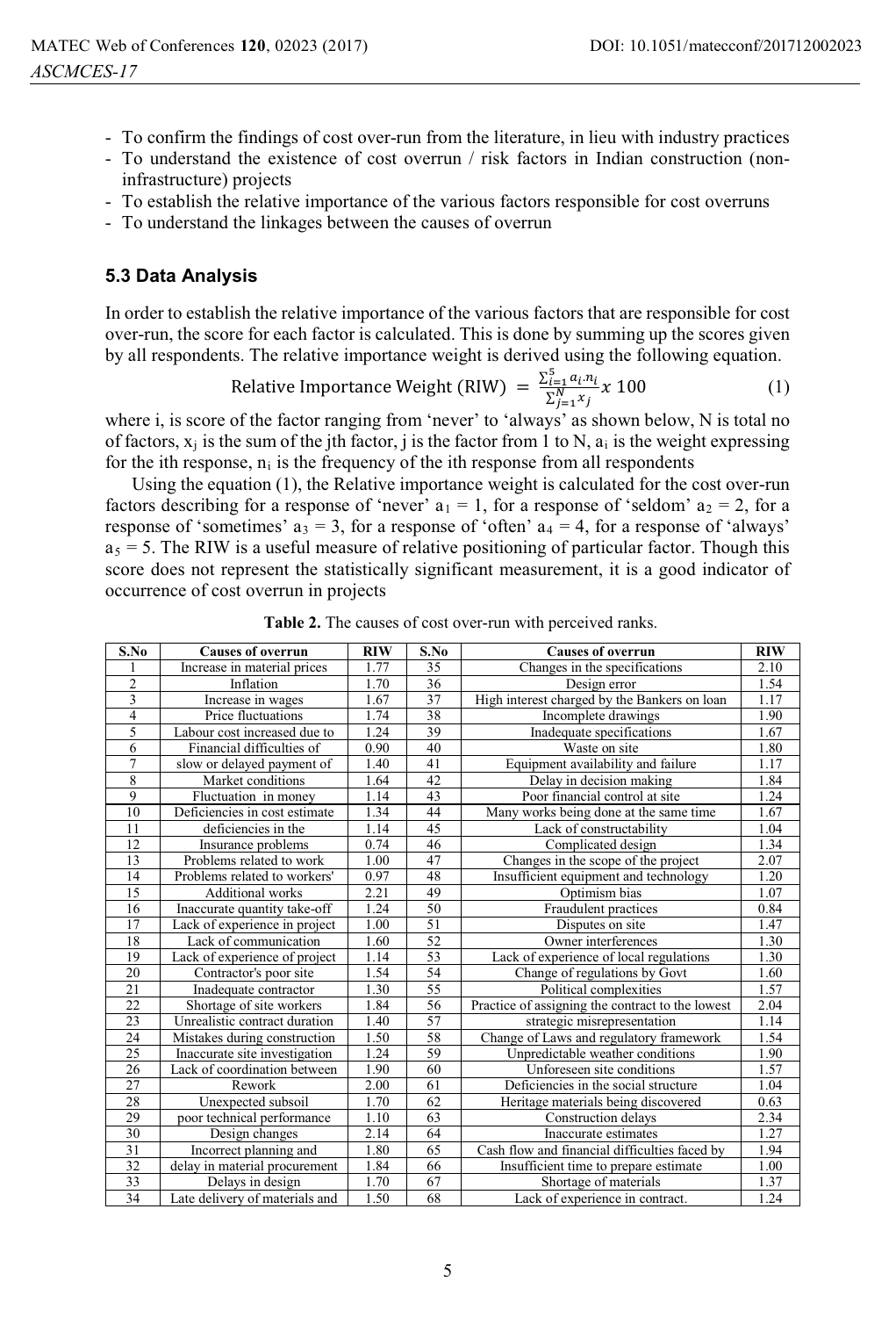In order to measure the degree of agreement among the respondents on the construction cost over-run on the cost performance of the projects, two hypotheses were developed, as follows:.

- Null hypothesis  $H_0$ : Disagreement among respondents in occurrence of the cost overrun in the construction projects
- Alternative Hypothesis H1: Agreement among respondents in occurrence of the cost overrun in the construction projects

If there is significant agreement among respondents on the cost overrun issues on construction projects, the contribution made in this research are highly relevant in achieving the targeted cost performance and thereby achieving success in the project. To test the commonality among the respondents, Kendall's coefficient of concordance (W) is considered as relevant for the study and with respect to the attribute ranking. Since the ranks have more ties in the factors listed, the Kendall's coefficient has been calculated considering the ties between the factors using the below formula.

Kendall's Coefficient of Concordance (W) =  $\frac{12s^2-3m^2k(k+1)^2}{m^2(k^3-k)-mT}$  (2)

where k is total no of factors, m is no of respondents, T is ties in the scores, S is sum of scores. The Calculated W value is 0.56. As the number of factors (N) is too large to check on the critical values of Kendall's, chi-square approximation of sampling distribution of W is calculated with the below equation.

$$
Chi square X^2 = k(m-1)W
$$
\n(3)

The calculate Chi-square value is 567.72 is greater than the critical value of chi-square from the table for the degree of freedom  $= 67$  and significant level  $= 0.05$ . Hence, the null hypothesis is rejected and alternative hypothesis is accepted. Therefore, it is concluded that there is significant degree of agreement among the respondents for the occurrence of cost – overrun in the non-infrastructural Indian construction projects.

#### **5.4 Survey results and conclusions**

A summary of all the factors causing the cost overrun is been listed and as seen in Table 2, the overall ranking reveals that various factors influence the cost performance in projects. The most significant factors that cause construction cost overrun are shown in Table 3 based on the Eq (1) with the appropriate occurrence on the project life cycle and classified as internal and external issues

| Project stage               | <b>Internal Issues</b>                                                                                                        | <b>External Issues</b>                                                                              |  |
|-----------------------------|-------------------------------------------------------------------------------------------------------------------------------|-----------------------------------------------------------------------------------------------------|--|
| Pre-planning                | <b>Financial difficulties</b>                                                                                                 | Delay in regulatory approvals                                                                       |  |
| Planning $\&$<br>Design     | Scope creep<br>Design / specification changes<br>Poor selection of contractors<br>Ineffective procurement planning            | Changes of laws and regulatory<br>framework<br>Political complexities<br>Unforeseen site conditions |  |
| Execution and<br>Monitoring | Rework<br><b>Construction Delays</b><br>Ineffective planning & monitoring<br>Delay in decision making<br>Contractual disputes | Inflation / price fluctuations                                                                      |  |

**Table 3.** Most significant factors of causes of cost over-run.

 Considering all the identified factors along with their potential occurrence in the project life cycle, Fig.1 shows the percentage of frequency of cost overrun in the project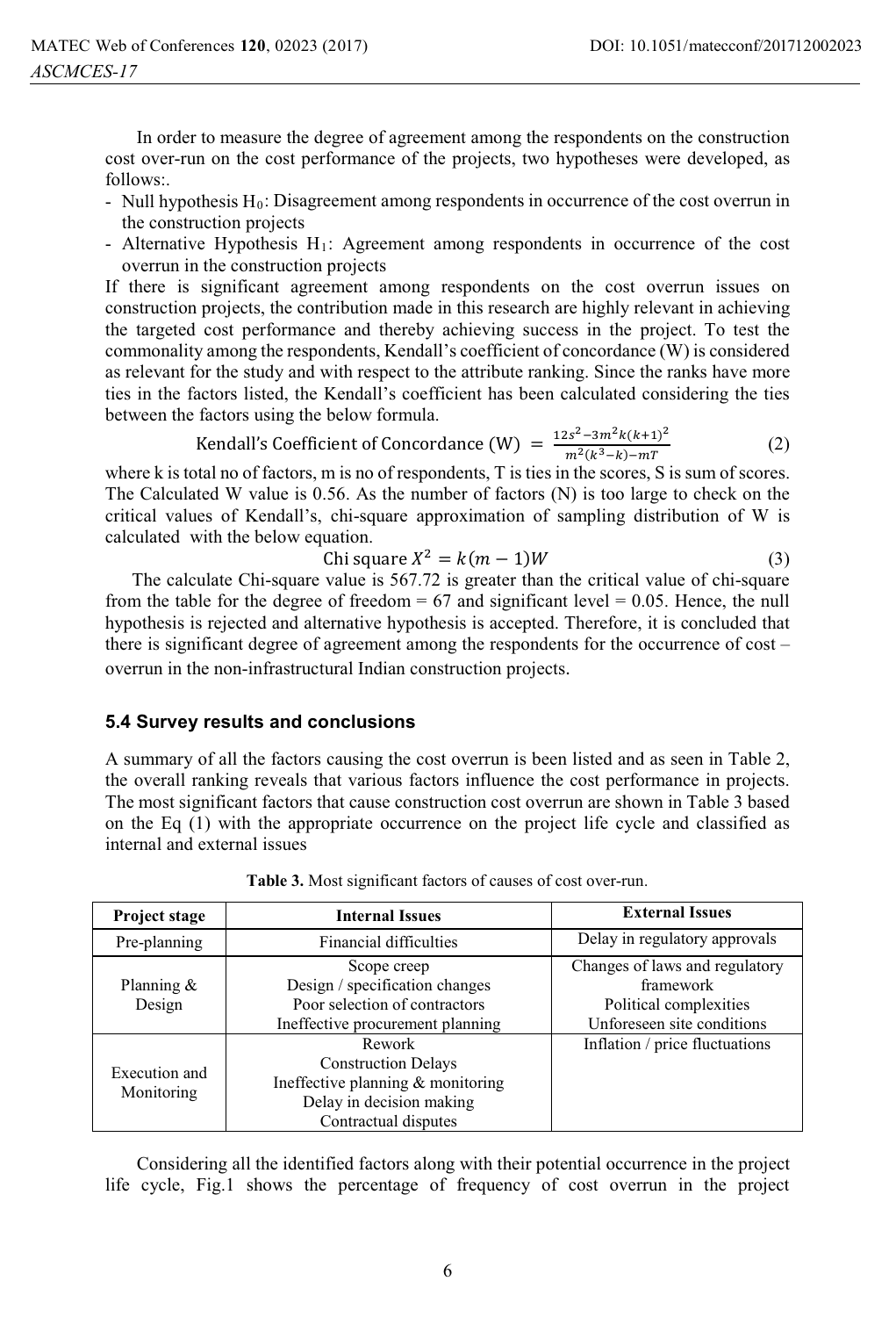performance. The study says that the cost over-run occurs in detailed design stage about 68% as often and always and about 37% at execution stage of the project.



#### **Fig. 1.** Cost overrun occurs during the phases of construction.

This study has been focused on assessing cost overrun problems and their causative factors in the non-infrastructural Indian construction projects. The structured questionnaire was used to acquire information on the relative importance of cost overrun factors. A descriptive statistical analysis was carried out and the following findings were discovered

- Cost overrun is a major issue in project performance and agreed by 97% of the respondents
- The cost baseline is been fixed at different stages of project for various projects and is been revised many times in the project
- The most significant cause of cost overrun includes scope creep, construction delays, rework and practise of awarding the contract to the lowest bidder
- the changes in design and specifications, changes in scope, additional works, design errors, incomplete design, delay in design delivery reflects in delayed construction, excess contractual claims, disputes at site and poor project management
- price fluctuations, inflation, increase in wages and material prices could be related to the contractual clauses to avoid cost overrun during execution of the project
- poor coordination at site, poor communication are the internal factors that reflects the delay in construction and contractual disputes
- proper procurement strategy to be executed for awarding the contracts / consultants / suppliers as the result shown as the practice of boarding lowest bidder reflect cost overrun and extra claims at the project closure
- delayed construction contributes poor project performance in terms of cost also. It results in poor scheduling of project, complexity of constructions not considered in scheduling of the project. Hence appropriate risk analysis tool and scheduling methods to be used to mitigate.
- the internal factors mentioned in the Table 3 can be mitigated through proper training to the planning team / managers
- the external factors mentioned in the Table 3 can be mitigated through appropriate risk analysis technique before project inception

## **6 Recommendation**

The objective of this study has been to investigate the statistical relationship between the cost overrun factors and the causes. The data has revealed that the most significant cost overrun factors that occur in various stages of the project. With overwhelming statistical significance, it is evident that there is significant agreement among the respondents on the occurrence of cost overrun in the non-infrastructural Indian projects. From the findings of this study, project